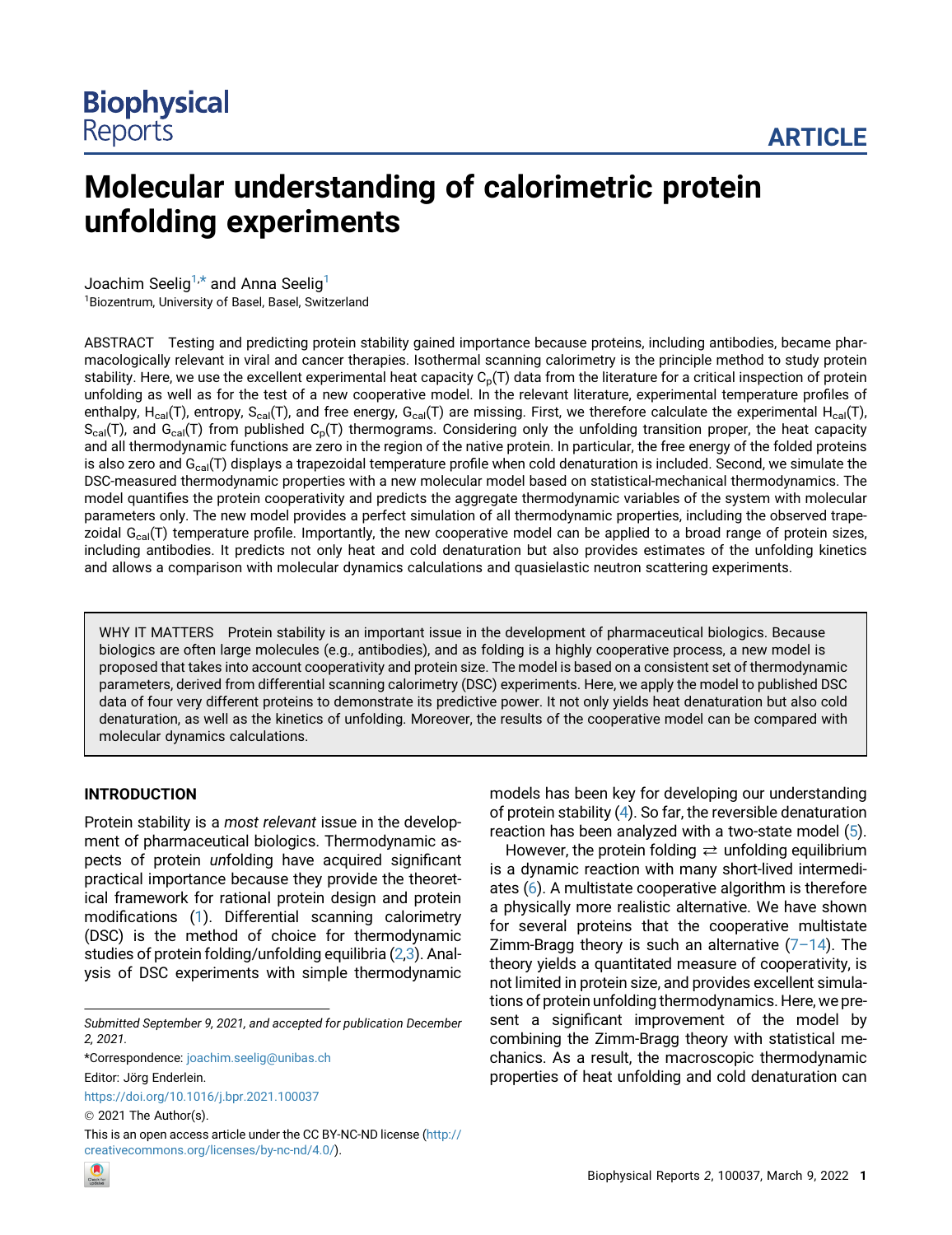be explained with molecular parameters of well-defined physical meaning. The new model is validated by analyzing published DSC measurements of lysozyme ([10\)](#page-9-7), the classic example of protein unfolding, gpW62 ([15\)](#page-9-8), an ultrafast folding protein, mAb, a large monoclonal antibody ([13\)](#page-9-9), metmyoglobin [\(16](#page-9-10)), a protein exhibiting cold denaturation, and ubiquitin, an  $\alpha$ -helical protein ([17\)](#page-9-11). In the long-standing history of DSC of protein unfolding, the heat capacity function  $C_p(T)$  was mainly used to evaluate the enthalpy change  $\Delta H_{cal}$  of the unfolding transition. Entropy and free energy were ignored, although both properties are easily derived from  $C_p(T)$ . Here, we systematically evaluate the complete temperature profiles  $H_{cal}(T)$ ,  $S_{cal}(T)$ , and  $G_{cal}(T)$  from experimental  $C_p(T)$  data and analyze them with the cooperative multistate Zimm-Bragg theory. In particular, the free energy is found to display a trapezoidal shape with a zero free energy in the region around the native protein. This unique thermodynamic signature is precisely predicted by the Zimm-Bragg theory, but disagrees with the parabolic shape predicted by the two-state model. The Zimm-Bragg analysis covers DSC experiments in the temperature range of  $20-90^\circ$ C. The same fit parameters can be used to calculate the entropies of completely denatured proteins at a denaturation temperature of  $225^{\circ}$ C. Excellent agreement with the predictions of the Dynameomics Entropy Dictionary is obtained ([18](#page-9-12)).

#### MATERIALS AND METHODS

This study describes a new model for protein unfolding, which is based on the multistate, cooperative Zimm-Bragg theory. The most significant accomplishment of this model is that it enables us to calculate the aggregate thermodynamic variables from molecular parameters. The total energy, entropy, and free energy are derived in terms of a continuous canonical partition function or its derivatives. It is an analytical model expressing the macroscopic thermodynamic properties of the system with molecular parameters only.

<span id="page-1-0"></span>The potential of the model is illustrated with published DSC experiments of protein unfolding. In DSC the heat capacity  $C_p(T) = (\partial H/\partial T)p$  is recorded as a function of temperature. In protein unfolding,  $C_p(T)$  is composed essentially of two parts, the basic heat capacity of the native protein and that of the phase transition proper. Native lysozyme, for example, has a basic heat capacity of  $\sim$  5 kcal/ molK, which increases to  $\sim$  25 kcal/molK at the midpoint of unfolding, and decreases again to  $\sim$ 7.2 kcal/molK for the unfolded protein [\(19,](#page-9-13)[20\)](#page-9-14). The basic heat capacity makes a large contribution to the thermodynamic properties and dominates enthalpy, entropy, and free energy (cf. [Fig. 2\)](#page-4-0). Therefore, it is common practice to apply a baseline correction such that the heat capacity of the native protein is zero [\(4](#page-9-3),[21](#page-9-15)). As a consequence of this subtraction it follows that all thermodynamic properties are zero in the region of the native protein, including the free energy. The model was tested with published DSC data of proteins ranging in size between 62 and 1200 amino acid (aa) residues. In three examples the published data were already baseline corrected. In one example we present both raw and baseline-corrected data.

The  $C_p(T)$  thermograms were integrated [\(Eqs. 10,](#page-2-0) [11](#page-2-1), and [12](#page-2-2)), yielding the temperature profiles  $H_{cal}(T)$ ,  $S_{cal}(T)$ , and  $G_{cal}(T)$  of the un-

2 Biophysical Reports 2, 100037, March 9, 2022

folding transition. Such experimental profiles are missing in the relevant literature. Here, they are evaluated from experimental data for all four proteins investigated.

The theoretical analysis proceeds as follows. The heat capacity  $C_p(T)$ is simulated with the cooperative model presented below. The fit parameters are rather independent of each other and are determined sequentially. The unfolding enthalpy h<sub>0</sub> per amino acid residue is  $\sim$ 1.1  $\pm$ 0.2 kcal/mol [\(10](#page-9-7)). The number of amino acid residues in the unfolding reaction is  $v \sim \Delta H_{cal}/h_0$ . Here,  $\Delta H_{cal}$  is the total heat of unfolding. The cooperativity parameter  $\sigma$  is typically  $\sigma \sim 10^{-3} - 10^{-7}$ .  $\sigma$  is easily adjusted by fitting the sharp transition peak. Finally, the heat capacity  $\mathsf{c}_{\mathsf{v}}$  is determined by fitting the observed increase in heat capacity  $\mathsf{2C}^0_{\mathsf{p}}.$ No global fit procedure is needed as all four parameters can be determined precisely by a judicial inspection of the experimental data. The same parameters are then used to calculate enthalpy  $H_{cal}(T)$ , entropy  $S_{cal}(T)$ , and free energy  $G_{cal}(T)$ .

The popular two-state model is briefly discussed as far as the free energy is concerned. The model is restricted to the unfolding transition proper and is applied to baseline-corrected thermograms. It assumes a zero heat capacity for the native protein ([3](#page-9-2),[22,](#page-9-16)[23\)](#page-9-17). However, in disagreement with DSC, the model predicts a positive free energy for the region of the native protein. An alternative twostate model with correct thermodynamic predictions has been published [\(24](#page-10-0)).

All calculations presented in this study were performed with MathCad 15. In this program, all equations can be written as shown in the text.

## Theory

#### Zimm-Bragg theory extended to cold denaturation

Protein unfolding is a dynamic process in which individual amino acid residues flip from their native (n) to their unfolded (u) state. Rapid equilibria between many short-lived intermediates can be expected. An early example of cooperative unfolding is the  $\alpha$ -helix to random coil transition of synthetic peptides described with the Zimm-Bragg theory [\(25](#page-10-1)–27). The cooperative folding theory distinguishes between a growth process with an equilibrium constant q(T) and a nucleation step with an equilibrium constant  $\sigma q(T)$ , where  $\sigma$  is the cooperativity or nucleation parameter. Growth is defined as the addition of a new helical segment to an already existing  $\alpha$ -helix. Nucleation is the formation of a new helical segment within an unstructured region. The steepness of the transition is determined by the cooperativity parameter  $\sigma$ .

The central element of the original Zimm-Bragg theory is a discrete canonical partition function of the form Z(T)  $=$   $\sum \frac{e^{-E_{ij}}}{e^{i\pi t}}$ , which collects all the energetic states of the folding process. The system is allowed to exchange heat with its environment, but its volume and the number of particles are fixed. The volume changes in protein unfolding are indeed very small ([28,](#page-10-2)[29\)](#page-10-3) and can be neglected in the present analysis. The rather lengthy expressions of the partition function Z(T) in the initial Zimm-Bragg theory [\(25\)](#page-10-1) can be written in compact form [\(27](#page-10-4)).

$$
\mathsf{Z}(\mathsf{T}) = (1 \quad 0) \begin{pmatrix} 1 & \sigma \mathsf{q}(\mathsf{T}) \\ 1 & \mathsf{q}(\mathsf{T}) \end{pmatrix} \begin{pmatrix} 1 \\ 1 \end{pmatrix}.
$$
 (1)

 $v$  denotes the number of amino acid residues involved in unfolding. The cooperativity parameter is small with  $\sigma$   $\sim$ 10<sup>-3</sup>–10<sup>-7</sup>. The larger  $\sigma$ , the less cooperative is the system and the broader is the transition peak. The limit of no cooperativity is reached with  $\sigma = 1$ . At this condition the Zimm-Bragg theory reduces to a two-state model, similar to the chemical two-state model, but providing a more stringent thermodynamic interpretation of DSC thermograms. The chain length  $\nu$  also has some influence on the width of the transition. The smaller  $v$ , the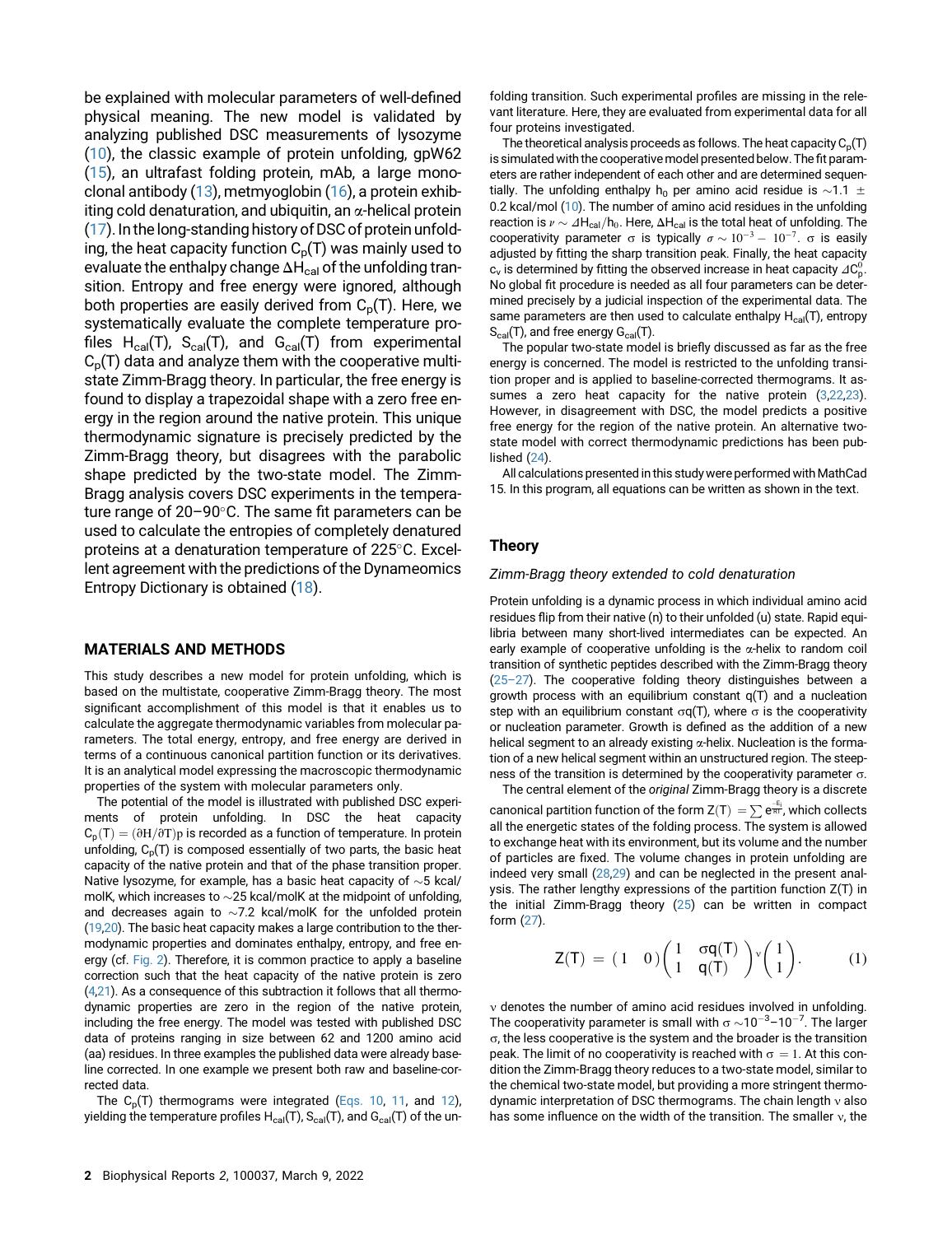<span id="page-2-7"></span><span id="page-2-3"></span>broader is the unfolding transition. Short chains lead a broad transition ([26\)](#page-10-5).

The equilibrium constant q(T) is given by

$$
q(T) = e^{\frac{-h(T)}{R} \left( \frac{1}{T} - \frac{1}{T_{\infty}} \right)}.
$$
 (2)

h(T) is the enthalpy needed to induce the  $n \rightarrow u$  conformational change. Up until now, this parameter was assumed to be temperature-independent with  $h_0 \sim 0.9$ –1.3 kcal/mol [\(26,](#page-10-5)30–[33](#page-10-6)). Here, we introduce a temperature-dependent unfolding enthalpy, which changes [Eq. 1](#page-1-0) to a continuous canonical partition function

$$
h(T) = h_0 + c_v(T - T_0).
$$
 (3)

 $T<sub>0</sub>$  is the midpoint temperature of heat-induced unfolding. The heat capacity c<sub>y</sub> refers to the unfolding of a single amino acid residue. The reference temperature  $T_{\infty}$  in [Eq. 2](#page-2-3) determines the position of the heat capacity maximum on the temperature axis. It is identical with T<sub>0</sub> if the number of amino acid residues v is much larger than  $\sigma^{-1/2}$ .

The fraction of unfolded protein  $\Theta_{U}(T)$  is

$$
\Theta_{U}\left(T\right) = \frac{q(T)}{v} \frac{d(\ln Z(T))}{dT} \left(\frac{dq(T)}{dT}\right)^{-1}.
$$
 (4)

<span id="page-2-0"></span>For a noncooperative system with  $\sigma = 1$  the multistate Zimm-Bragg theory reduces to a two-state model as mentioned above ([14\)](#page-9-18).

#### Cold denaturation

<span id="page-2-8"></span><span id="page-2-1"></span>The heat capacity term  $c_v$  has two consequences. First,  $c_v$  produces the heat capacity increase  $\mathit{\Delta} C_{\mathrm{p}}^0$  of the unfolded protein. Second,  $\mathrm{c_v}$ leads to an additional transition at low temperature (cold denaturation). The exponent in the equilibrium constant  $q(T)$  [\(Eq. 2](#page-2-3)) has zeros at T<sub>0</sub> and at h(T) = 0. The latter relation leads to

$$
T_c = T_0 - \frac{h_0}{c_v}.
$$
 (5)

<span id="page-2-2"></span> $T_0$  is the midpoint of heat denaturation,  $T_c$  that of cold denaturation. The temperature difference between heat and cold denaturation is  $\Delta T = h_0/c_v$ .

#### Partition function and statistical-mechanical thermodynamics

<span id="page-2-4"></span>We show that the thermodynamics of protein unfolding and, consequently, the DSC experiments can be simulated without macroscopic fit parameters. According to statistical-mechanical thermodynamics, the partition function  $Z(T)$  is the sum of all conformational energies and is sufficient to determine the thermodynamic system parameters, that is, the inner energy E(T), the entropy S(T), and the Helmholtz free energy F(T) ([34,](#page-10-7)[35\)](#page-10-8). The relevant equations are as follows

$$
F(T) = -RTlnZ(T), \qquad (6)
$$

<span id="page-2-5"></span>
$$
E(T)=RT^2\frac{dlnZ(T)}{dT}+\int\limits_{T_{ini}}^{T}\,C_p(T)dT,\qquad \quad \ (7)
$$

<span id="page-2-6"></span>
$$
S(T)=\frac{E(T)-F(T)}{T}+\int_{T_{ini}}^T\frac{C_p(T)}{T}dT,\qquad \quad \ (8)
$$

$$
C_V(T) = \frac{dE(T)}{dT} + C_p(T). \tag{9}
$$

The first term on the right side determines the phase transition proper. The second terms is the contribution of the basic protein heat capacity  $C_p(T)$ , which is independent of the unfolding transition. The experimental data can thus be analyzed without any arbitrary baseline correction. In baseline-corrected thermograms the heat capacity of the native protein is  $C_p(T) = 0$  kcal/molK and only the first terms need to be considered. For  $C_p(T) \neq 0$  kcal/molK [Eq. 6](#page-2-4) must be replaced by  $F(T) = E(T) - TS(T)$ , where  $E(T)$  and  $S(T)$  are given by [Eqs. 7](#page-2-5) and [8](#page-2-6), respectively. Integration starts at  $T_{\text{ini}}$ , the temperature at the beginning of the DSC measurement. In almost all published examples, a baseline correction is performed and a zero heat capacity is assigned to the native protein. This is necessary as neither the chemical two-state model nor the Zimm-Bragg theory account for the basic protein heat capacity. The inclusion of a  $C_p(T)$  term ob-scures the phase transition proper. This is illustrated in [Fig. 2,](#page-4-0) where the original DSC data are compared with the baseline-corrected results.

#### DSC

DSC is the method of choice to determine the thermodynamic properties of protein unfolding. DSC measures the temperature course of the heat capacity  $C_p(T)$ , which includes not only the conformational enthalpy proper but also the increase in heat capacity  $\mathit{\Delta} C_{\mathrm{p}}^{0}$  between native and denatured protein ([36,](#page-10-9)[37\)](#page-10-10). Stepwise integration of  $C_p(T)$ provides unfolding enthalpy, entropy, and Gibbs free energy:

$$
H(T_i) = \sum_{1}^{i} \left[ \frac{C_p(T_i) + C_p(T_{i+1})}{2} \right] [T_{i+1} - T_i], \qquad (10)
$$

$$
S(T_i) = \sum_{1}^{i} \frac{C_p(T_{i+1}) + C_p(T_i)}{2T_i} [T_{i+1} - T_i], \qquad (11)
$$

$$
G(T_i) = H(T_i) - T_i S(T_i). \qquad (12)
$$

"It is clear that in considering the energetic characteristics of protein unfolding one has to take into account all energy which is accumulated upon heating and not only the very substantial heat effect associated with gross conformational transitions, that is, all the excess heat effects must be integrated" [\(23](#page-9-17)). The DSC-measured thermodynamic parameters characterizing the total unfolding transition are denoted  $\Delta H_{\text{cal}}$ ,  $\Delta S_{\text{cal}}$  and  $\Delta G_{\text{cal}}$ .

DSC measurements are made at constant pressure. As mentioned above, the volume changes in protein unfolding are very small (<5%) and the following relations are valid without loss of accuracy. Heat capacity  $C_p(T) \cong C_v(T)$ , enthalpy H(T)  $\cong$  inner energy E(T), entropy  $S_p(T) \cong S_v(T)$ , Gibbs free energy G(T)  $\cong$ Helmholtz free energy F(T).

## RESULTS

Our earlier simulations of DSC experiments with the Zimm-Bragg theory required molecular as well as macroscopic fit parameters. The extent of unfolding  $\Theta_{\text{U}}(T)$  was calculated with molecular parameters  $(h_0, \sigma)$  and was then multiplied with macroscopic parameters, that is, the unfolding enthalpy  $\Delta H_0$  and the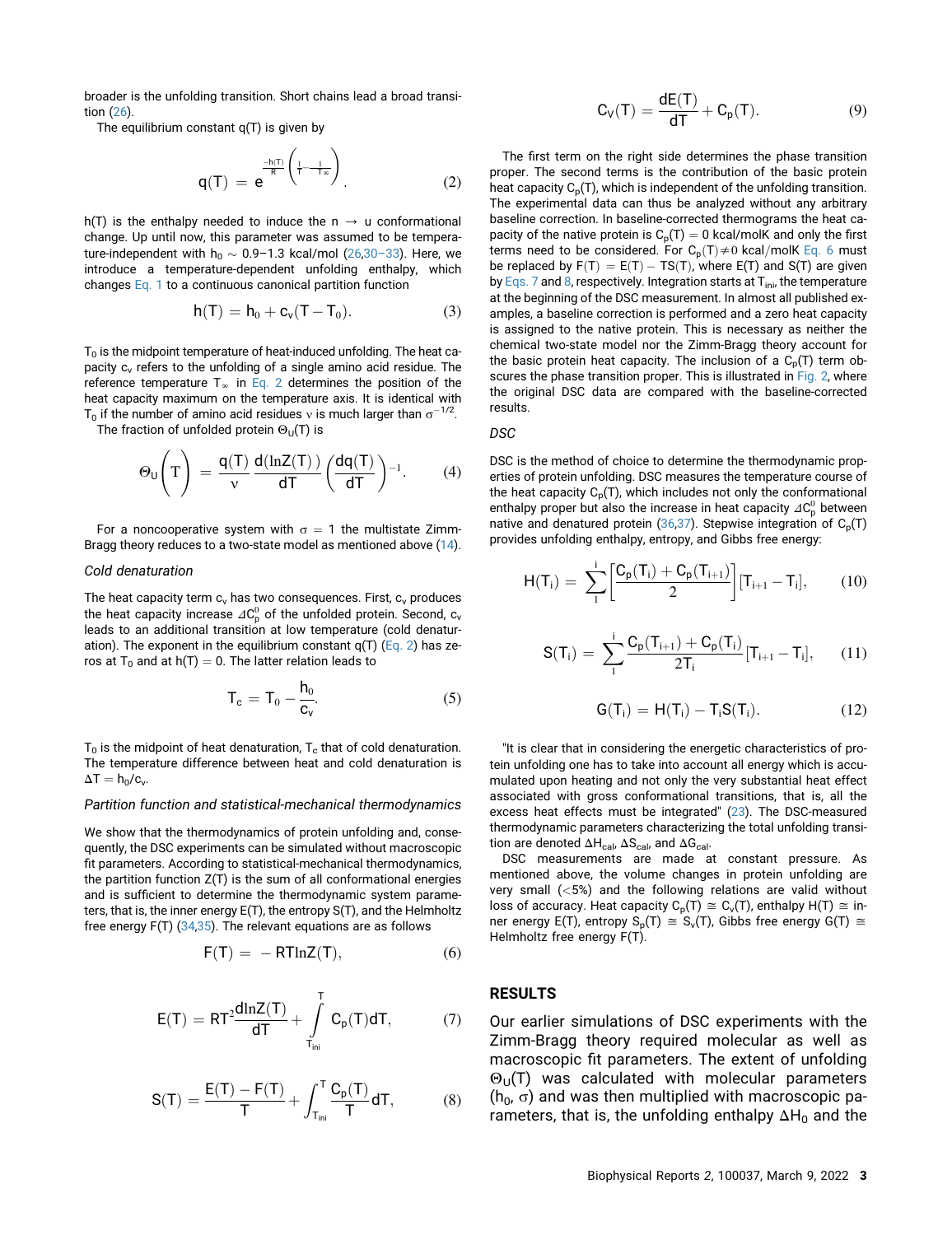<span id="page-3-0"></span>heat capacity increase  $\varDelta\mathsf{C}^0_\mathsf{p}.$  Here, we eliminate  $\Delta\mathsf{H}_0$ and  $\varDelta C_{\sf p}^0$  by combining the partition function Z(T) with statistical-mechanical thermodynamics ([Eqs. 6,](#page-2-4) [7](#page-2-5), [8](#page-2-6), and [9](#page-2-7)). All macroscopic thermodynamic properties are now predicted exclusively with molecular parameters ( $h_0$ ,  $c_v$ ,  $\sigma$ ,  $v$ ). Of particular interest is the free energy of unfolding  $G(T) \cong F(T)$ . Proposed as a parabolic function in the theory of the two-state model, the DSC-accessible free energy  $G_{cal}(T)$  ([Eq. 12\)](#page-2-2) appears to be completely ignored in the relevant DSC literature. In the following we compare proteins of different size and structure, which were carefully studied with DSC. The analysis of the  $C_p(T)$  thermograms provides the caloric, model-independent results for enthalpy  $H_{cal}(T)$ , entropy  $S_{cal}(T)$ , and free energy  $G_{\text{cal}}(T)$ . The measured thermodynamic properties are then compared with the predictions by the cooperative Zimm-Bragg theory and the two-state model.

## Lysozyme unfolding: DSC and molecular multistate partition function

Lysozyme is a 129-residue protein composed of  $\sim$ 25%  $\alpha$ -helix,  $\sim$ 40%  $\beta$ -structure, and  $\sim$ 35% random coil in solution at room temperature [\(10](#page-9-7)). Upon unfolding, the  $\alpha$ -helix is almost completely lost and the random coil content increases to  $\sim 60\%$ . Thermal unfolding is completely reversible and lysozyme is the classical example to demonstrate two-state unfolding ([2](#page-9-1)[,20](#page-9-14)[,22](#page-9-16)). [Fig. 1](#page-3-0) A shows the  $C_p(T)$  thermograms of lysozyme unfolding with a resolution of  $0.17^{\circ}$ C [\(10](#page-9-7)) Unfolding takes place in the temperature range of 45 $\degree$ C  $\leq$ T  $\leq$  73°C (midpoint temperature T<sub>0</sub> = 61.7°C). The unfolding enthalpy is  $\Delta H_{cal} = 147$  kcal/mol [\(Eq. 10](#page-2-0)) and the entropy  $\Delta S_{\text{cal}} = 0.437$  kcal/molK [\(Eq. 11\)](#page-2-1). The enthalpy/entropy ratio  $\Delta H_{cal}/\Delta S_{cal} = 335.5$  K = 62.5°C agrees with the midpoint temperature  $T_0$ . The molar heat capacity of unfolded lysozyme increases by  $\angle 10^0 = 2.269$  kcal/molK, in agreement with literature data [\(22](#page-9-16)[,36](#page-10-9)[,37](#page-10-10)).

The high cooperativity of lysozyme unfolding (cooperativity parameter  $\sigma = 1.0 \times 10^{-6}$ ) leads to a sharp unfolding transition, which is well approximated by a two-state equilibrium. Two-state model and Zimm-Bragg theory both provide excellent simulations of the heat capacity  $C_p(T)$  [\(Fig. 1](#page-3-0) A).

<span id="page-3-1"></span>Differences between the two models exist, however, in predicting the temperature dependence of the free energy. The two-state model defines the free energy as

$$
\Delta G(T) = \Delta H_0 \left( 1 - \frac{T}{T_0} \right) + \Delta C_p^0 (T - T_0) - T \Delta C_p^0 \ln \left( \frac{T}{T_0} \right),
$$
\n(13)



FIGURE 1 Differential scanning calorimetry of 50  $\mu$ M lysozyme in 20% glycine buffer, pH 2.5. Black data points: DSC thermograms obtained with a heating rate of  $1^{\circ}$ C min<sup>-1</sup> and a step size of 0.17 $^{\circ}$ C. Red lines: simulations with the Zimm-Bragg theory with  $h_0 = 1.0$  kcal/mol,  $c_v =$  6 cal/molK,  $\sigma = 1.0 \times 10^{-6}$ ,  $v = 129$ . (A) Heat capacity  $C_p(T)$ . (B) Unfolding enthalpy H(T). (C) Unfolding entropy S(T). (D) Free energy of unfolding G(T). Blue line:  $\Delta G(T)$  ([Eq. 13](#page-3-1)) predicted by the two-state model calculated with a conformational enthalpy  $\Delta H_0 = 107$  kcal/ mol and a heat capacity increase  $\varDelta C_{\mathrm{p}}^{0} = 2.269$  kcal/mol. Data taken from reference ([10](#page-9-7)).

yielding the parabolic shape in [Fig. 1](#page-3-0) D (blue line, same parameters as in [Fig. 1](#page-3-0) A). The free energy has a positive maximum of 7.18 kcal/mol for the native protein at 20 $\degree$ C and becomes zero at T<sub>0</sub> = 62 $\degree$ C, where lysozyme is 50% unfolded. However, this is not what is seen in the DSC experiment [\(Fig. 1](#page-3-0) D, black data points). The free energy of the native protein is zero and becomes immediately negative upon unfolding. Between  $27^{\circ}$ C and T<sub>0</sub> the DSC experiment reports a negative free energy change  $\Delta G_{\text{cal}} = -0.7$  kcal/mol, which increases rapidly beyond T<sub>0</sub> to  $\Delta G_{cal} = -6.06$  kcal/mol at 73°C (90% unfolding). The Zimm-Bragg theory ([Eq. 7\)](#page-2-5) reproduces precisely the DSC result [\(Fig. 1](#page-3-0) D, red line). Extending this simulation to low temperatures yields cold denaturation at  $T_{cold} = -103^{\circ}$ C. The Zimm-Bragg theory thus predicts a trapezoidal shape of the free energy and the flat, near zero region extends over almost 140 $\degree$ C. An experimental proof for the free energy trapezoidal shape is given in [Fig. 4](#page-5-0).

### gpW62, an ultrafast folding protein

gpW62 is a 62-residue  $\alpha + \beta$  protein that belongs to a group of ultrafast folding proteins [\(4,](#page-9-3)[15\)](#page-9-8). gpW62 folding was investigated with a variety of techniques, including DSC. [Fig. 2](#page-4-0) A shows the original heat capacity  $C_p(T)$  ([7](#page-9-6)) from Fig. 4 A of reference  $(15)$  $(15)$ ) and the baseline-corrected  $C_p(T)$  ( $\blacksquare$ ). Baseline correction was achieved by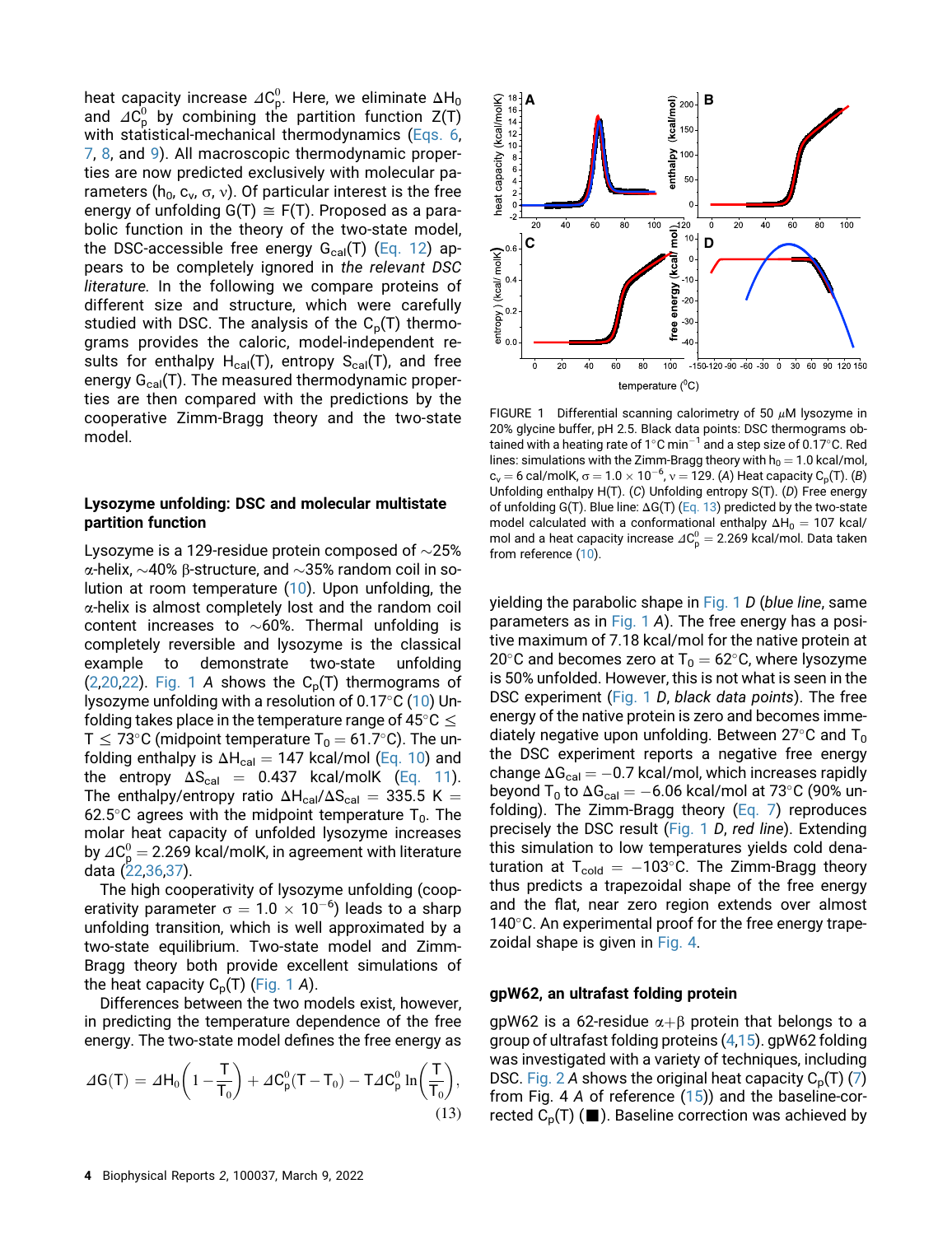<span id="page-4-0"></span>

FIGURE 2 gpW62 DSC unfolding  $(7)$  $(7)$ . ( $\triangle$ ) Original C<sub>p</sub>(T) data (taken from Fig. 4 A in reference  $(15)$  $(15)$ ). ( $\blacksquare$ ) Baseline-corrected data. Data points in  $(B-D)$  were calculated from data points in  $(A)$  with [Eqs.](#page-2-0) [10](#page-2-0), [11](#page-2-1), and [12.](#page-2-2) Red lines: simulations of unfolding transition proper with the Zimm-Bragg theory ( $h_0 = 1.26$  kcal/mol,  $c_v = 5$  cal/molK,  $\sigma = 5.0 \times 10^{-4}$ ,  $v = 62$  residues). Blue lines: two-state model  $(\Delta H_0 = 49 \text{ kcal/mol}, \Delta C_p^0 = 0.9 \text{ kcal/molK}).$  The red dotted lines in (A) are the differences between the experimental DSC data and the simulations. For better visibility, the blue dotted line is shifted by  $-1$  kcal/molK. Green lines: sum of Zimm-Bragg theory and the contribution of the basic heat capacity of the native protein  $C_p = 2.7$  kcal/ molK (cf. [Eqs. 7,](#page-2-5) [8](#page-2-6), and [9\)](#page-2-7).

simply subtracting the heat capacity of the native protein of 2.7 kcal/molK. Both data sets were simulated with [Eq. 9,](#page-2-7) either with  $C_p$  (green line) or without  $C_p$  (red line). The blue line is the best fit with the chemical two-state model (calculated with Eq. 14 of reference ([3](#page-9-2))). The dotted lines in [Fig. 2](#page-4-0) A are the differences between experimental results and simulations. Equations [10](#page-2-0), [11,](#page-2-1) and [12](#page-2-2) were applied to both the original and the baseline-corrected  $C_p(T)$  data yielding experimental results for enthalpy [\(Fig. 2](#page-4-0) B), entropy [\(Fig. 2](#page-4-0) C), and Gibbs free energy (Fig.  $2 D$ ). In the uncorrected data [\(7\)](#page-9-6) the unfolding transition is masked by the very substantial contribution of the basic heat capacity  $C_p = 2.7$  kcal/ molK. Still, it should be noted that the Gibbs free energy of the native protein is zero, even for the noncorrected heat capacity data. In the following we only discuss the baseline-corrected data.

The midpoint temperature is  $T_0 = 67^{\circ}$ C. The unfolding enthalpy is  $\Delta H_{cal} = 91.7$  kcal/mol, measured between 37 and 102 $^{\circ}$ C. This is a large enthalpy for a 62-residue protein. The free energy change between native and unfolded gpW62 is  $\Delta G_{\text{cal}} =$  $-8.11$  kcal/mol. The free energy per amino acid residue  $g_{cal} = -131$  cal/mol is almost three times larger than that of lysozyme with  $g_{cal} = -47$  cal/mol.

Several aspects of the gpW62 folding equilibrium are unusual. The cooperativity is low with  $\sigma = 5 \times 10^{-4}$  and unfolding extends over a broad temperature range of  $\Delta T \sim 65^{\circ}$ C. This may be compared with lysozyme with  $\sigma = 1 \times 10^{-6}$  and  $\Delta T \sim 30^{\circ}$ C. As the transition is broad, the Zimm-Bragg theory provides a better fit than the two-state model (Fig.  $2$  A). The low cooperativity facilitates fast folding by a low nucleation free energy (see Discussion). Fast folding of gpW62 could also be promoted by the large free energy change of the unfolding reaction. According to the thermodynamics of irreversible processes, the chemical reaction rate is proportional to the affinity, i.e., the free energy, of the reaction  $(38-40)$  $(38-40)$ . The ultrafast folding of gpW62 could thus arise from the combination of a low nucleation energy and a large unfolding affinity.

### Monoclonal antibody mAb

The two-state model works best for enthalpies of 50– 200 kcal/mol. No such limitation exists for the Zimm-Bragg theory. This is demonstrated for the recombinant monoclonal IgG1 antibody mAb (143 kDa,  $\sim$ 1280 aa), the main transition of which has an enthalpy of  $\sim$ 1000 kcal/mol [\(13](#page-9-9)). The antibody is formed of two identical heavy chains of  $\sim$ 450 residues each and two identical light chains of  $\sim$ 200 residues. The heavy and light chains fold into domains of  $\sim$ 110 aa residues. The secondary structure of mAb is composed of  $7-11\%$   $\alpha$ -helix and  $40-45\%$  $\beta$ -sheet [\(41](#page-10-12)).

The DSC experiment ([Fig. 3](#page-5-0) A) reveals a pretransition at 73 $\degree$ C and a main transition at 85 $\degree$ C. The unfolding enthalpy of the pretransition is  $\Delta H_{cal} = 290$  kcal/mol involving  $v_{\text{pre}} = \Delta H_{\text{cal}}/h_0 = 263$  aa residues. The main transition has an enthalpy of  $\Delta H_{cal} \simeq$ 1000 kcal/mol with  $v_{\text{main}} \approx 880$  aa residues. Taken together, pre- and main transition account for  $\sim$ 90% of all amino acid residues. A molecular interpretation of pre- and main transition based on the mAb structure has been given [\(13](#page-9-9)). The pretransition results from the unfolding of two  $C_{H2}$  domains, whereas the main transition represents the unfolding of eight domains of the Fab fragment and two domains of the Fc fragment. In [Fig. 3](#page-5-0) the pretransition (green) and main transition (violet) are superimposed (red). The pretransition is slightly less cooperative with  $\sigma = 5 \times 10^{-5}$  than the main transition with  $\sigma = 2 \times 10^{-5}$ . The same molecular parameters  $h_0 = 1.1$  kcal/mol and  $c_v = 7.0$  cal/molK were used in all simulations. The theory predicts the heat capacity increase upon unfolding as  $\Delta C_{\rm R}^0$  = 6.34 kcal/molK for the pretransition and  $\Delta C_{\sf p}^0 =$  17.19 kcal/molK for the main transition, consistent with the number of amino acids involved. The DSCmeasured temperature profile of the free energy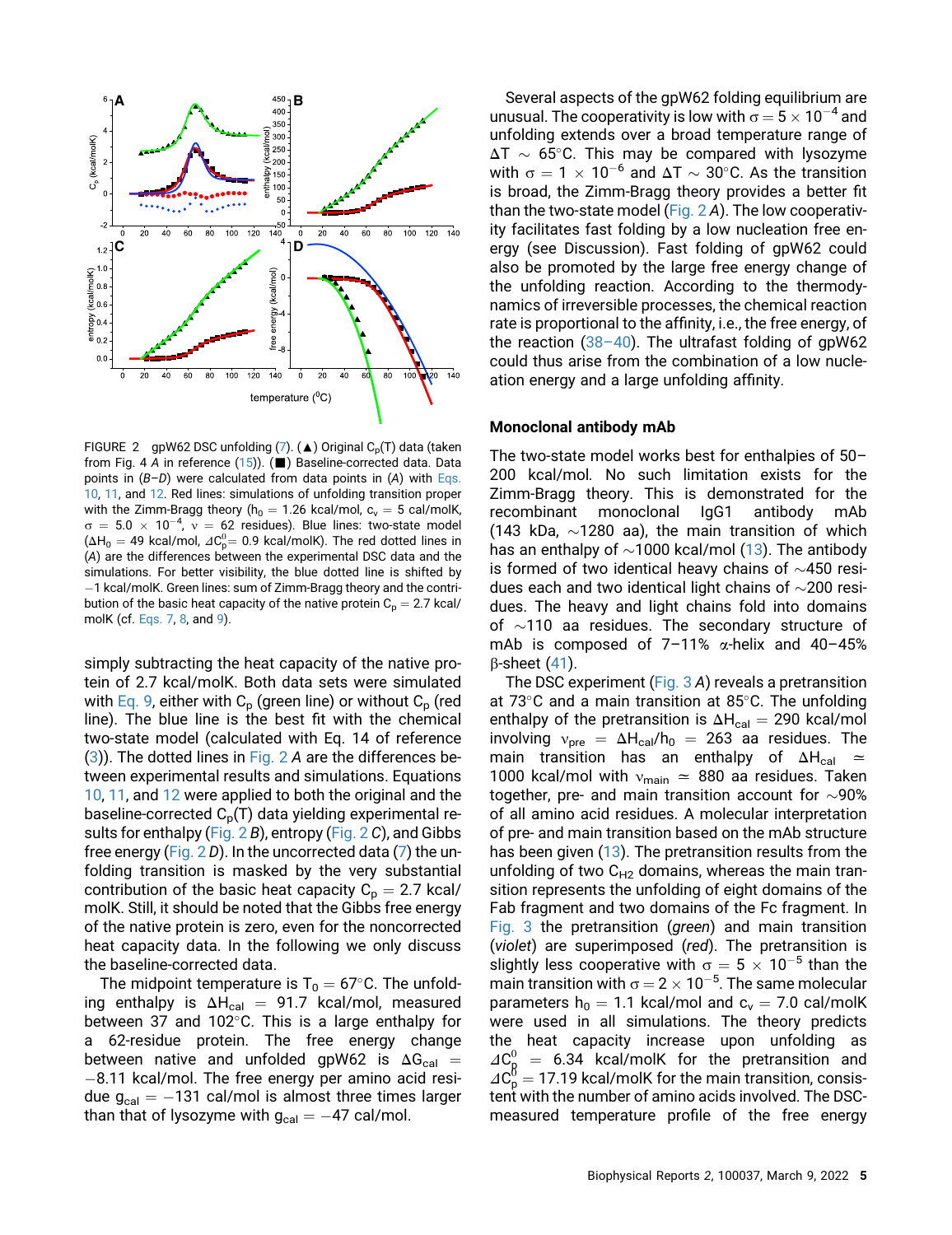<span id="page-5-0"></span>

FIGURE 3 Thermal unfolding of monoclonal antibody mAb at pH 6.2.  $(\blacksquare)$  DSC experiment. Solid lines are simulations with the Zimm-Bragg theory: green, pretransition; violet, main transition; red, sum of pre- and main transition. (A) Molar heat capacity. (B) Unfolding enthalpy. (C) Unfolding entropy. (D) Free energy. Simulation parameters: h<sub>0</sub> = 1.1 kcal/mol, c<sub>v</sub> = 7.0 cal/molK. Pretransition: T<sub>0</sub> =<br>73°C, v<sub>pre</sub> = 263, σ = 5 × 10<sup>-5</sup>. Main transition: T<sub>0</sub> = 85.4°C,  $v_{\text{main}} = 880$ ,  $\sigma = 2 \times 10^{-5}$ . Data taken from reference ([13](#page-9-9)).

follows the same pattern as observed for lysozyme and gpW62. The free energy of the native mAb is zero up to about 65°C followed by a biphasic decrease. As shown in [Fig. 3](#page-5-0) D, the contributions of the pretransition (green) and the main transition (violet) are well separated. The multistate partition function Z(T) precisely predicts this biphasic behavior. The free energy per residue is  $g_{cal} = -30 \pm 1$  cal/mol for both pre- and main transition and thus clearly smaller than those of lysozyme  $(-47 \text{ cal/mol})$  and gpW62  $(-136 \text{ cal/mol})$ . Neither the pretransition nor the main transition can be simulated with the two-state model.

### Heat and cold denaturation of metmyoglobin

A protein that is stable at ambient temperature can be unfolded by heating or, less commonly, by cooling. Cold denaturation of most proteins occurs at subzero temperatures. Rather drastic conditions are needed to shift cold denaturation above  $0^{\circ}$ C (e.g., addition of denaturants, low or high pH). DSC experiments reporting cold denaturation or at least partial cold denaturation are available for metmyoglobin [\(16](#page-9-10)), staphylococcus nuclease  $(42)$ ,  $\beta$ -lactoglobulin  $(43)$  $(43)$ , streptomyces subtilisin inhibitor ([44\)](#page-10-15), or thioredoxin ([45\)](#page-10-16).

Metmyoglobin (153 residues) consists of 8  $\alpha$ -helical regions connected by loops ([46\)](#page-10-17). DSC at pH 4.1 ([Fig. 4](#page-5-0) A) displays heat denaturation at  $T_0 = 69^{\circ}$ C



FIGURE 4 Unfolding of metmyoglobin at acidic pH. ( $\blacksquare$ ) Experimental data taken from reference [\(16\)](#page-9-10). Red lines: simulations with the multistate cooperative Zimm-Bragg theory (fit parameters listed in [Table 1](#page-6-0)). (red  $\blacksquare$ ) Differences between DSC data and the Zimm-Bragg simulation (shifted in B by  $-1$  kcal/molK for better visibility). Blue lines: two-state model. (A)  $C_p(T)$  at pH 4.1 (Fig. 13 in reference [\(16\)](#page-9-10)). (B)  $C_p(T)$  at pH 3.83 (Fig. 12 in reference ([16](#page-9-10))). (C and D) Free energies calculated using the heat capacity data shown in (A) and (B).

and cold denaturation starting at  $3^{\circ}$ C (data from Fig. 13 of reference ([16\)](#page-9-10)). Heat denaturation of the already partially destabilized protein is characterized by  $\Delta H_{cal} = 146$  kcal/mol,  $\Delta S_{cal} = 0.431$  kcal/mol, and  $\Delta G_{\text{cal}} = -6.4$  kcal/mol. The ratio  $\Delta H_{\text{cal}}/\Delta S_{\text{cal}} = 339$  $K = 66^{\circ}$ C is consistent with the C<sub>p</sub>(T) maximum. The unfolding entropy per residue is  $s<sub>cal</sub> = 2.81cal/molK$ . Quasielastic neutron scattering (QENS) yields  $s_{OENS} =$ 10 J/molK  $=$  2.39 cal/molK for the unfolding of myoglobin with 66%  $\alpha$ -helix content (Fig. 10 in reference  $(47)$  $(47)$ , Fig. 9 in reference  $(48)$  $(48)$ ). Extrapolation to 100%  $\alpha$ -helix results in  $s_{QENS} = 3.63$  cal/molK. Inspection of [Fig. 4](#page-5-0) A shows that the Zimm-Bragg theory (fit parameters in [Table 1\)](#page-6-0) provides a clearly better fit of  $C_p(T)$  than the two-state model (fit parameters  $\Delta H_0 = 112$  kcal/mol,  $\varDelta C^0_{\text{p}} = 2.9$  kcal/molK).

At pH 3.83, metmyoglobin is even more destabilized. DSC reports two unfolding transitions with  $C_p(T)$  max-ima at T<sub>cold</sub> = 8°C and T<sub>0</sub> = 56.5°C [\(Fig. 4](#page-5-0) B). The thermodynamic properties of heat unfolding are  $\Delta H_{cal} =$ 96 kcal/mol,  $\Delta S_{cal} = 0.291$ , and  $\Delta H_{cal}/\Delta S_{cal} = 329.9$  $K = 56.9^{\circ}$ C. Cold denaturation is not the mirror image of heat denaturation as unfolding enthalpy and entropy are much smaller with  $\Delta H_{cold} \sim 53.8$  kcal/mol and  $\Delta S_{\text{cold}} \sim 0.193$  kcal/molK, respectively.  $\Delta H_{\text{cold}}/$  $\Delta S_{\text{cold}} = 274$  K = 1°C is lower than the experimental  $T_{cold}$  = 8°C. The free energy profile is displayed in [Fig. 4](#page-5-0) D. DSC yields a zero free energy for the native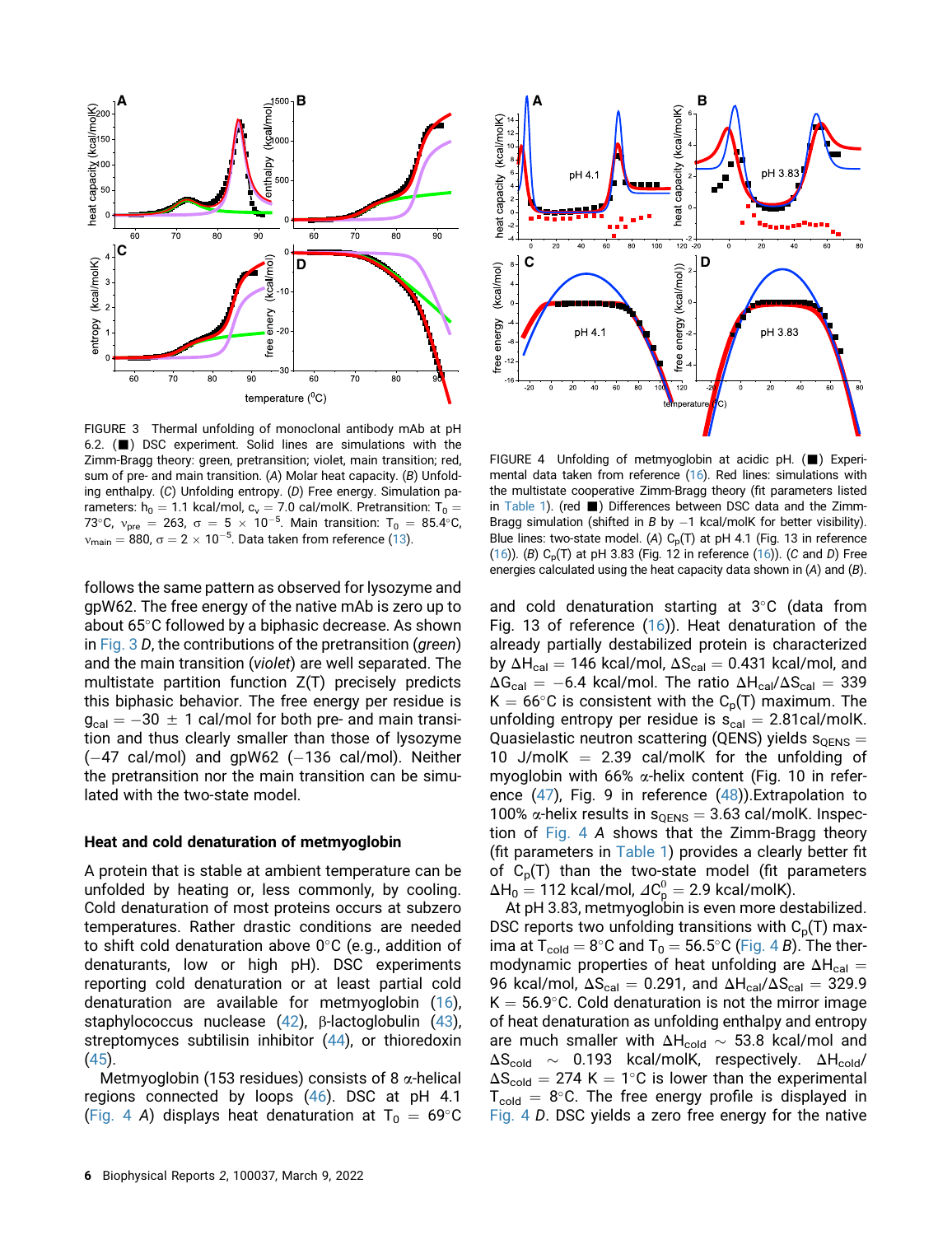<span id="page-6-0"></span>

| TABLE 1 Thermal unfolding. Differential scanning calorimetry (DSC) and parameters of the Zimm-Bragg theory. |  |  |  |
|-------------------------------------------------------------------------------------------------------------|--|--|--|
|-------------------------------------------------------------------------------------------------------------|--|--|--|

|                                   | <b>DSC</b>       | <b>DSC</b>                                                                                                                                              | <b>DSC</b>                                                        | <b>DSC</b>       | <b>DSC</b>                              | ΖB                                                                                     |                  | ΖB                 | ZB                            |
|-----------------------------------|------------------|---------------------------------------------------------------------------------------------------------------------------------------------------------|-------------------------------------------------------------------|------------------|-----------------------------------------|----------------------------------------------------------------------------------------|------------------|--------------------|-------------------------------|
|                                   | $\Delta H_{cal}$ |                                                                                                                                                         |                                                                   |                  | $\triangle$ C <sub>p</sub> <sup>0</sup> | $H_{con}$ <sup>k</sup>                                                                 | $h_0$            | $c_v$              |                               |
|                                   |                  | kcal/mol                                                                                                                                                | cal/molK                                                          | kcal/mol         |                                         |                                                                                        | kcal/mol         |                    | $\sigma$                      |
|                                   |                  |                                                                                                                                                         |                                                                   |                  |                                         |                                                                                        |                  |                    |                               |
| 62                                | 91.7             | 1.48                                                                                                                                                    | 4.34                                                              | $-0.131$         | 0.9                                     | 66.2                                                                                   | 1.26             | 5                  | $5 \times 10^{-4}$            |
| 74                                | 89.7             | 1.21                                                                                                                                                    | 3.41                                                              | $-0.067$         | 1.04                                    | 68.1                                                                                   | 1.06             | 4.3                | $1 \times 10^{-6}$            |
|                                   | 147.2            | 1.14                                                                                                                                                    | 3.39                                                              | $-0.047$         | 2.28                                    | 113.3                                                                                  | 0.99             | 6                  | $1 \times 10^{-6}$            |
|                                   | 178.1            | 1.16                                                                                                                                                    | 3.32                                                              | $-0.039$         | 2.89                                    | 142                                                                                    | 1.08             |                    | $7 \times 10^{-6}$            |
|                                   | 290.6            | 1.10                                                                                                                                                    | 3.11                                                              | $-0.031$         | 4.7                                     | 244                                                                                    | 1.1              |                    | $5 \times 10^{-5}$            |
|                                   | 1020             | 1.16                                                                                                                                                    | 3.23                                                              | $-0.033$         | 17                                      | 900                                                                                    | 1.1              |                    | $2 \times 10^{-5}$            |
|                                   |                  |                                                                                                                                                         |                                                                   |                  |                                         |                                                                                        |                  |                    |                               |
| Metmyoglobin $pH$ 12 <sup>t</sup> | 144.7            | 1.00                                                                                                                                                    | 3.04                                                              | $-0.048$         | 2.54                                    | 93.7                                                                                   | 0.75             | 7                  | $1 \times 10^{-5}$            |
|                                   | 141.0            | 0.97                                                                                                                                                    | 2.90                                                              | $-0.044$         | 3.58                                    | 70.5                                                                                   | 0.6              | 10                 | $2 \times 10^{-6}$            |
|                                   | 96.0             | 0.96                                                                                                                                                    | 2.91                                                              | $-0.031$         | 3.74                                    | 43.8                                                                                   | 0.6              | 15                 | $7 \times 10^{-5}$            |
|                                   |                  |                                                                                                                                                         |                                                                   |                  |                                         |                                                                                        | average $= 0.95$ |                    |                               |
|                                   |                  | $SD = 0.16$                                                                                                                                             |                                                                   |                  |                                         |                                                                                        | $SD = 0.3$       |                    |                               |
|                                   |                  | Native protein $\rightarrow$ unfolded protein<br>129<br>153<br>263<br>880<br>145<br>Metmyoglobin pH $4.19$ 145<br>Metmyoglobin pH 3.84 <sup>h</sup> 100 | N kcal/mol<br>Destabilized protein $\rightarrow$ unfolded protein | average $= 1.13$ |                                         | $h_{cal} = \Delta H_{cal}/v$ $s_{cal} = \Delta S_{cal}/v$ $g_{cal} = \Delta G_{cal}/v$ |                  | kcal/molK kcal/mol | Zimm-Bragg theory<br>cal/molK |

<span id="page-6-3"></span><sup>a</sup>Reference ([15\)](#page-9-8), Fig. 4 A (this work: [Figs. 2](#page-4-0) and [5](#page-8-0) A).

<span id="page-6-4"></span> $b$ Reference [\(17\)](#page-9-11), Fig. 1 (this work: [Fig. 5](#page-8-0) B).<br><sup>C</sup>Reference (10), Fig. 8 (this work: Figs. 1.3)

<span id="page-6-5"></span><sup>c</sup>Reference ([10\)](#page-9-7), Fig. 8 (this work: [Figs. 1](#page-3-0) and [5](#page-8-0) C).

<span id="page-6-6"></span><sup>d</sup>Reference [\(16\)](#page-9-10), Fig. 3 B, pH 10.7 (this work: [Fig. 5](#page-8-0) D).

<span id="page-6-7"></span>eReference ([13\)](#page-9-9) (this work: [Fig. 3\)](#page-5-0).

<span id="page-6-8"></span>fReference  $(16)$  $(16)$ , Fig. 3 B (no simulation shown).<br><sup>g</sup>Poference (16) Fig. 12 (this work: Fig. 4.4 and

<span id="page-6-9"></span><sup>g</sup>Reference [\(16\)](#page-9-10) Fig. 13 (this work: [Fig. 4](#page-5-0) A and C).

<span id="page-6-10"></span><sup>h</sup>Reference ([16\)](#page-9-10) Fig. 12 (this work: [Fig. 4](#page-5-0) B and D).

<span id="page-6-1"></span>DSC-measured increase in molar heat capacity upon protein unfolding.

<span id="page-6-2"></span> ${}^k$ Conformational unfolding enthalpy proper, calculated with the Zimm-Bragg theory by setting  $c_v = 0$ .

protein and negative free energies for heat and cold denaturation. This trapezoidal temperature profile is correctly predicted by the Zimm-Bragg theory. The specifics in the simulation of cold denaturation are a large heat capacity  $c_v$  and a small unfolding enthalpy  $h_0$  (cf. [Table 1\)](#page-6-0). The two-state model predicts a parabolic profile and assigns a large positive free energy to the native protein.

Metmyoglobin at pH 3.83 was analyzed previously by a hierarchical algorithm defining a partition function in terms of multiple levels of interacting folding units [\(49\)](#page-10-20). The model reproduces an idealized, symmetrical shape of the heat capacity  $C_p(T)$  and a parabolic free energy function.

[Table 1](#page-6-0) summarizes the DSC results and the Zimm-Bragg fit parameters of all proteins discussed. The table includes additional measurements of metmyoglobin at pH 10 and 12 and of ubiquitin [\(17](#page-9-11)), for which no simulations are shown.

## **DISCUSSION**

Proteins in solution do not show a simple, two-state equilibrium between a fully folded and a fully unfolded conformation. Depending on temperature, they form a complex mixture of many short-lived intermediates. Here, we present a new model, which predicts the important thermodynamic functions, enthalpy, entropy, and free energy, on the basis of molecular parameters only. The performance of the model is demonstrated by comparison with DSC experiments. The Zimm-Bragg theory provides excellent simulations of the temperature course of all thermodynamic functions reported by DSC. With this model we obtain insights into the cooperativity and dynamics of protein folding.

## Protein stability

The most relevant parameter of protein stability is the midpoint temperature of unfolding  $T_0$ . Protein unfolding can be approximated by a first-order phase transition, and T<sub>0</sub> is determined by T<sub>0</sub> =  $\Delta H_{cal} / \Delta S_{cal}$ .  $\Delta H_{cal}$ and  $\Delta S_{cal}$  are the DSC-measured unfolding enthalpy and entropy, respectively. Minor changes in  $\Delta H_{cal}$  or  $\Delta S_{\text{cal}}$  produce distinctive shifts in T<sub>0</sub>. The ultrafast folder gpW62 (62 aa) and ubiquitin (74 aa) are short proteins with almost identical unfolding enthalpies of 91.7 and 89.7 kcal/mol, respectively. Nevertheless, their transition temperatures are  $\sim$ 20 $\degree$ C apart with gpW62 at 67 $\degree$ C and ubiquitin at 89.5 $\degree$ C. The difference is caused by the larger gpW62 entropy  $\Delta S_{\text{cal}} =$ 0.269 kcal/molK compared with  $\Delta S_{\text{cal}} = 0.25$  kcal/ molK of ubiquitin. The difference becomes even more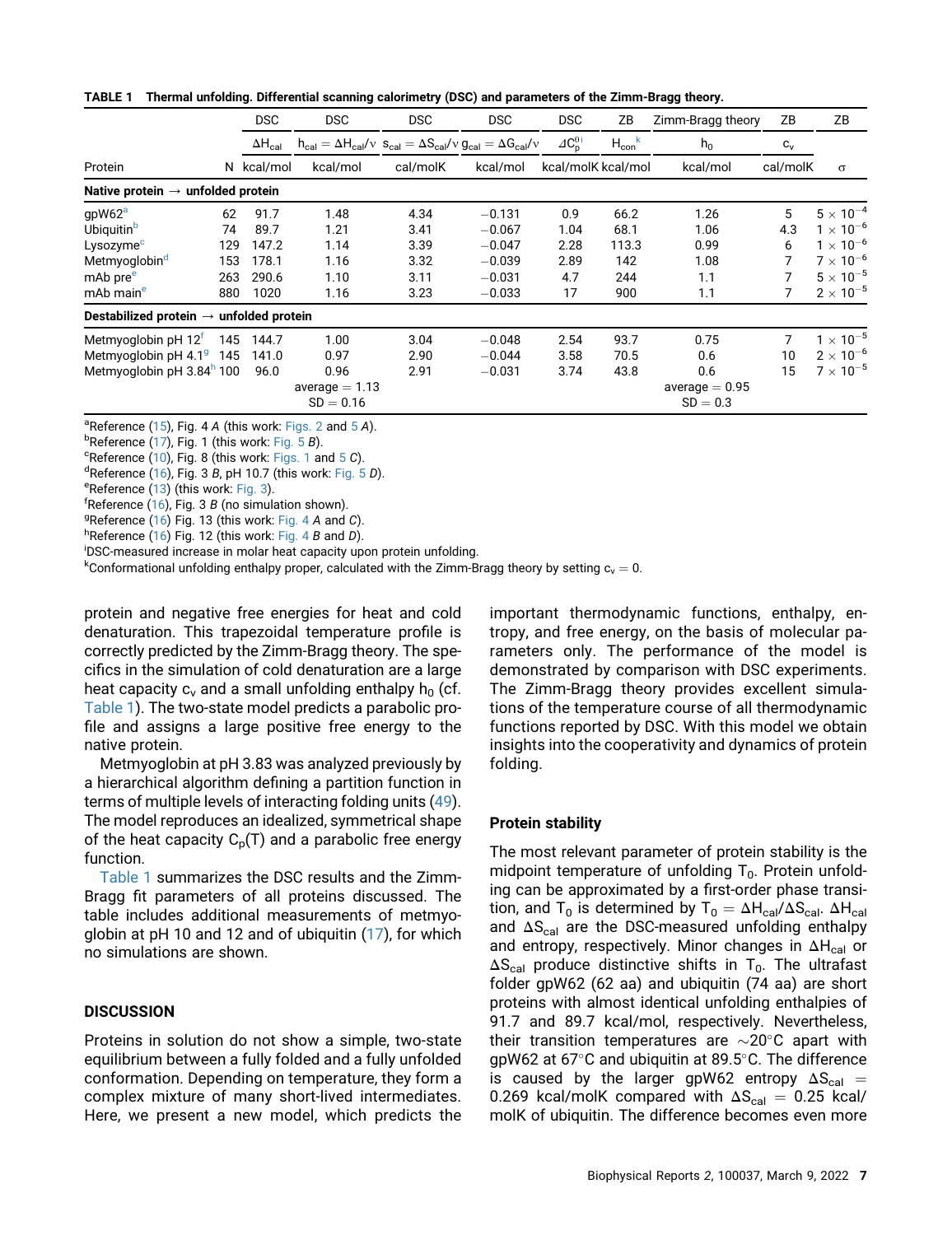obvious on a per residue basis with  $s_{cal} = \Delta S_{cal}/v$  = 4.34 kcal/mol for gpW62 and  $s_{cal} = 3.41$  kcal/mol for ubiquitin. Likewise, very small differences in enthalpy and entropy cause the  $12^{\circ}$ C difference in the midpoint temperatures of the two mAb domains. A priori predictions of  $T_0$  therefore require highly precise molecular dynamics (MD) calculations of unfolding enthalpy and entropy.

In a true first-order phase transition (e.g., melting of ice) the heat  $\Delta H_{cal}$  is absorbed at the constant temperature  $T_0$  and the heat capacity is a sharp peak (singularity). In contrast,  $\Delta H_{cal}$  in protein unfolding is absorbed over 20–60°C and the heat capacity  $C_p(T)$  is a broad peak. In particular, and not generally recognized, the relation  $\Delta H_{cal} = T_0 \Delta S_{cal}$  is limited to the overall reaction, but not applicable to the measured heat  $H(T_0)$  and entropy  $S(T_0)$ . Considering lysozyme as an example, the DSC-measured heat absorbed up to T<sub>0</sub> is H(T<sub>0</sub>) = 63.4 kcal/mol ([Eq. 10](#page-2-0)) and is less than half of the total heat of 147.2 kcal/mol). The corresponding entropy is  $S(T_0) = 0.191$  kcal/molK ([Eq. 11\)](#page-2-1). As  $H(T_0) < T_0S(T_0)$ this results in a negative free energy  $G(T_0)$  =  $-0.677$  kcal/mol [\(Eq. 12](#page-2-2)), more realistic for a  $\sim$ 50% unfolded protein than the zero free energy predicted by the two-state model. Analogous results are obtained for all proteins discussed here.

The two hallmarks of the two-state model, that is, the positive free energy of the native protein and the zero free energy of the 1:1 folded/unfolded mixture, are thus not confirmed by DSC. Instead, the free energy shows a trapezoidal shape that is precisely predicted by the new Zimm-Bragg folding model.

## Molecular unfolding enthalpy h(T)

The Zimm-Bragg parameter  $h_0$  is an average value of all types of interactions, independent of specific conformations ( $\alpha$ -helix,  $\beta$ -sheet, ionic interactions, etc.).  $h_0$  is close to the calorimetric average  $h_{cal} = \Delta H_{cal}/v$ . Metmyoglobin is an  $\alpha$ -helical protein and the average enthalpy of the native protein (pH 10) is  $h_{cal} = 178/$  $153 = 1.16$  kcal/mol (Fig. 3 in reference  $(16)$  $(16)$ ) while  $h_0 = 1.08$  kcal/mol in the Zimm-Bragg simulation. For the  $\sim$ 50%  $\alpha$ -helical apolipoprotein A1 the DSC result is  $h_{cal} = 1.08 \pm 0.07$  kcal/mol and the Zimm-Bragg parameter  $h_0 = 1.1$  kcal/mol ([9](#page-9-19)). Lysozyme, a globular protein with mainly  $\beta$ -sheet structure, yields h<sub>cal</sub> = 1.14 kcal/mol and  $h_0 = 0.99$  kcal/mol (pH 2.5) [\(10](#page-9-7)). A comparison of a larger set of proteins has led to the conclusion that the Zimm-Bragg parameter is  $h_0 = 1.1 \pm 0.2$  kcal/mol ([10\)](#page-9-7).

The enthalpy  $h_0$  is usually associated with the opening of an  $\alpha$ -helix hydrogen bond [\(26](#page-10-5),30–[32\)](#page-10-6). However, MD calculations have led to the conclusion that "hydrogen bond formation contributes little to helix stability [...] The major driving force for helix is associated with interactions, including van der Waals interactions, in the close packed helix conformation and the hydrophobic effect" ([50\)](#page-10-21). This is supported by experimental results obtained with short alanine-based peptides, where hydrophobic interactions play the dominant role in stabilizing isolated  $\alpha$ -helices ([33\)](#page-10-22).

## Cold denaturation

Cold denaturation has been proposed as a tool to mea-sure protein stability [\(51\)](#page-10-23). The heat capacity  $c_v$  is a new parameter in the Zimm-Bragg theory leading to a second unfolding transition at low temperature. The temperature difference between heat and cold denaturation is given by  $\Delta T = h_0/c_v$  ([Eq. 5](#page-2-8)). Cold denaturation near ambient temperature thus requires a small  $h_0$  and a large  $c_v$ . This is confirmed by metmyoglobin at pH 3.83, where  $h_0$  is distinctly reduced to  $h_0 =$  $\sim$ 0.6 kcal/mol and c<sub>v</sub> is increased to c<sub>v</sub> = 10–15 cal/ molK. In general, proteins with  $h_0/c_v \ge 100$  K display cold denaturation at very low subzero temperatures.

## Molecular unfolding entropy

MD calculations consider all possible degrees of dihedral freedom of each amino acid residue in sampling the conformational space. In contrast, the Zimm-Bragg theory is an algorithm that differentiates only between folded and nonfolded amino acid residues, independent of the specific conformation. However, the theory makes predictions, solidly based on experimental data, that can be compared with MD calculations. The temperature course of the entropy is a good example. The entropy S(T) can be calculated with the Zimm-Bragg theory according to  $Eq. 8$ . The excellent agreement with the experimental data is displayed in [Figs. 1](#page-3-0), [2,](#page-4-0) and [3.](#page-5-0) In [Fig. 5](#page-8-0) we have repeated these calculations, including also ubiquitin, for the much larger temperature range of 298–498 K as this is the temperature interval of the "Dynameomics Entropy Dictionary" ([18\)](#page-9-12).

By averaging some 800 MD calculations the Dynameomics Entropy Dictionary provides the unfolding entropies of all amino acids when heated from the native state (298 K) to the fully denatured state (498 K). Using Table 2 in reference [\(18](#page-9-12)), we calculated the MD unfolding entropies at 498 K for the specific amino acid sequences of, gpW62 (62 aa), ubiquitin (74 aa), lysozyme (129 aa), and metmyoglobin (153 aa). The re-sults are shown in [Fig. 5](#page-8-0) by the magenta data points at 498 K. The error bars were also calculated for each amino acid sequence using reference ([18\)](#page-9-12). In parallel, the Zimm-Bragg simulations were extended to 498 K, with the same parameters as deduced from  $C_p(T)$  at low temperature. This extrapolation is in excellent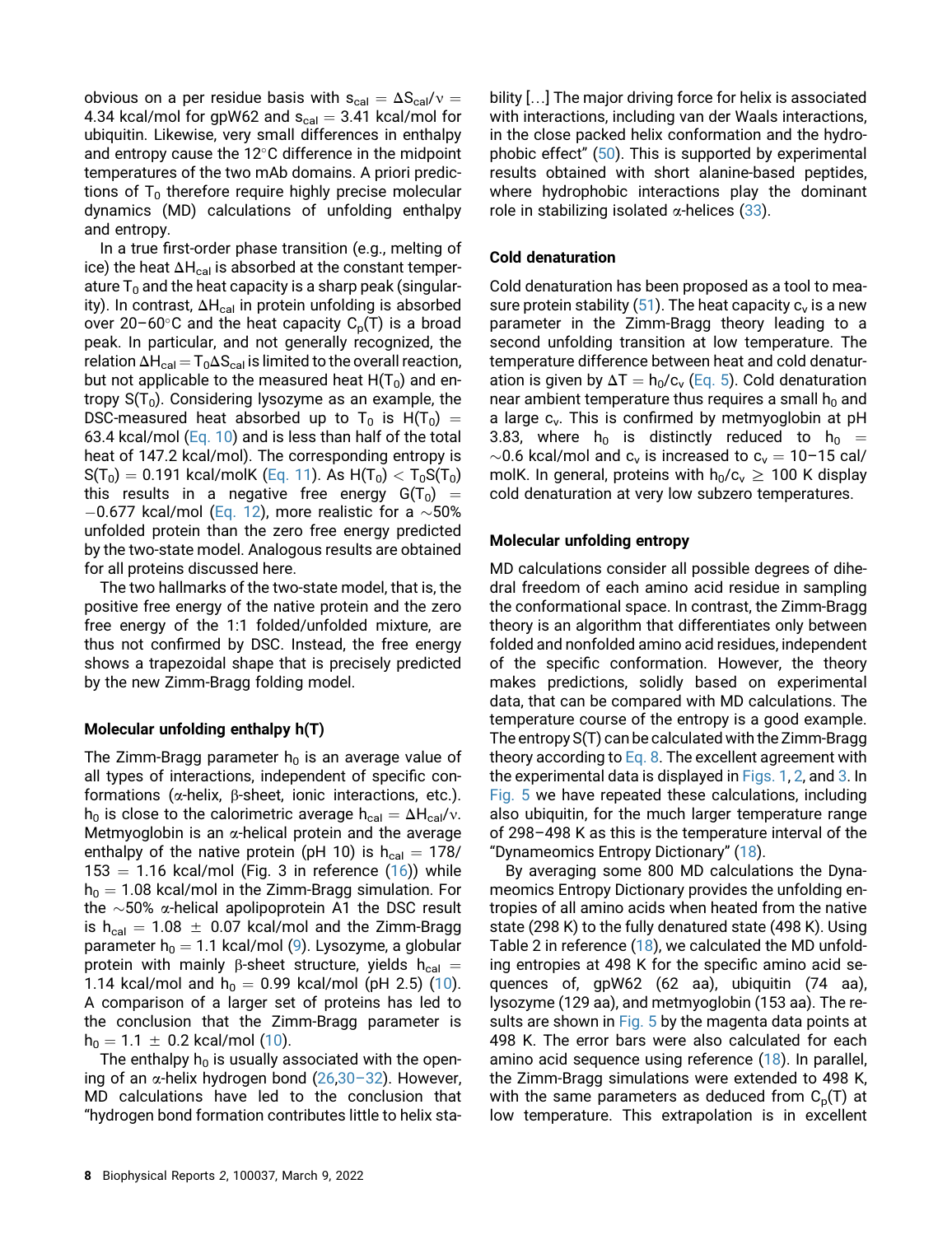<span id="page-8-0"></span>

FIGURE 5 Unfolding entropy. ( $\blacksquare$ ) Experimental data. (magenta  $\blacksquare$ ) Dynameonics Entropy Dictionary [\(18\)](#page-9-12). (A) gpW62 [\(15](#page-9-8)). (B) Ubiquitin [\(17\)](#page-9-11) (Fig. 1 in reference ([17](#page-9-11))). (C) Lysozyme [\(10\)](#page-9-7) (D) Metmyoglobin [\(16\)](#page-9-10) (Fig. 3 in reference ([16\)](#page-9-10), pH 10). Red lines: Zimm-Bragg total entropy. Brown lines: conformational entropy proper. Green lines: contribution of the heat capacity  $c_v$ .

agreement with the Dynameomics Entropy Dictionary and supports the relevance of the molecular parameters of the Zimm-Bragg theory in protein unfolding.

The entropy S(T) (red) can be divided into the conformational entropy proper (brown line,  $h_0 = \text{const.}$ ,  $c_v = 0$ ) and the contribution of the heat capacity term  $c_v$ (green line,  $h_0 = 0$ ,  $c_v = \text{const.}$ ). The  $h_0$  term determines S(T) up to the end of the conformational transition, where  $\Theta_{\text{U}} \sim 0.85$ –0.9. However, it takes another temperature increase of more than  $100^{\circ}$ C to reach complete denaturation.

<span id="page-8-1"></span>The average entropy is  $s_{cal} = \Delta S_{cal}/v = 3.25 \pm 0.25$ cal/molK per residue ([Table 1](#page-6-0)) and involves at least three single bonds. The entropy per single bond is  $\sim$ 1.1 cal/molK and can be compared with other phase transitions. The solid-fluid transition of longchain paraffins yields a much larger entropy of 1.8– 2.7 cal/molK per C-C bond. The gel-to-liquid crystal transition of phospholipid bilayers leads 1.25–1.6 cal/ molK per C-C bond (Table 2.7, p. 47 in reference ([52\)](#page-10-24)). As judged by the small entropy of 1.1 cal/molK, the unfolded proteins are still characterized by a restricted motion of their molecular constituents. For metmyoglobin it was noted that "the unfolded state retains some residual ellipticity, which may be caused by the fluctuating  $\alpha$ -helical conformation of the unfolded polypeptide chain" [\(16](#page-9-10)). This conclusion is supported by neutron spin-echo spectroscopy studies on apomyoglobin where secondary structural elements and  $\alpha$ -helices are found to be transiently formed at denaturation or molten globule conditions [\(53](#page-10-25)). Likewise, the combination of FRET, NMR, and SAX techniques has revealed a residual structure in denatured ubiquitin ([54\)](#page-10-26).

## Protein cooperativity

The folding/unfolding transition of proteins is a cooperative process. The Zimm-Bragg theory provides a quantitated measure of cooperativity. In fact, the cooperativity parameter  $\sigma$  plays an important role in the energy and kinetics of the folding process as it determines the free energy to start a new fold within an unfolded region (nucleation) ([55](#page-10-27)). The corresponding free energy is

$$
\Delta G_{\sigma} = -RT_0 \ln(\sigma). \tag{14}
$$

A large  $\sigma$  corresponds to low cooperativity and to a small nucleation energy  $\Delta G_{\sigma}$ . gpW62 has a cooperativity parameter  $\sigma = 5 \times 10^{-4}$  and hence a nucleation energy of  $\Delta G_{\sigma} = 5.13$  kcal/mol. In contrast, lysozyme unfolding is highly cooperative with  $\sigma = 1 \times 10^{-6}$  and  $\Delta G_{\sigma}$  = 9.21 kcal/mol. The low gpW62 nucleation energy makes gpW62 folding easier than that of lysozyme. If  $\Delta G_{\sigma}$  is assumed to be correlated with the kinetic activation energy, then gpW62 folding should be  $\sim$ 500 times faster than that of lysozyme. In infrared T-jump experiments of gpW62, the return to equilibrium followed a single exponential with a relaxation time of  $\tau = 15.7$   $\mu$ s at 57°C ([15\)](#page-9-8). In contrast, lysozyme was found to fold in a two-step mechanism with a slow nucleation ( $\tau = 14$  ms) followed by a fast growth step ( $\tau = 300 \mu s$ ) at room temperature ([56\)](#page-10-28).

#### Free energy of unfolding

The free energy of unfolding  $\Delta G_{cal}$  scales with the size of the protein, and a per residue free energy  $g_{cal}$  =  $\Delta G_{cal}$  is better suited for comparative purposes. According to the Zimm-Bragg theory  $g_{cal}$  can be approximated by

$$
\mathbf{g}_{\text{cal}} \simeq \mathbf{h}(T_{\text{end}})(1 - T_{\text{end}}/T_0) = -(\mathbf{h}_0 + \mathbf{c}_v \Delta T)(\Delta T/T_0).
$$
\n(15)

T<sub>end</sub> denotes the temperature at the end of the conformational transition and  $\Delta T = T_{end} - T_0$  is the halfwidth of the transition. The approximation [Eq. 15](#page-8-1) agrees within 2% with the DSC measurement for the proteins listed in [Table 1](#page-6-0). The free energy per amino acid residue varies between  $g_{cal} = -131$  cal/mol for gpW62 to  $g_{cal} = -33$  cal/mol for mAb. In parallel, the width of the transition decreases from  $65^{\circ}$ C for gpW62 to  $20^{\circ}$ C for mAb (large domain). An approximately linear relationship between  $g_{cal}$  and  $\Delta T$  is predicted by [Eq. 15](#page-8-1) and is confirmed by DSC, that is, a large  $g_{cal}$  correlates with a broad transition.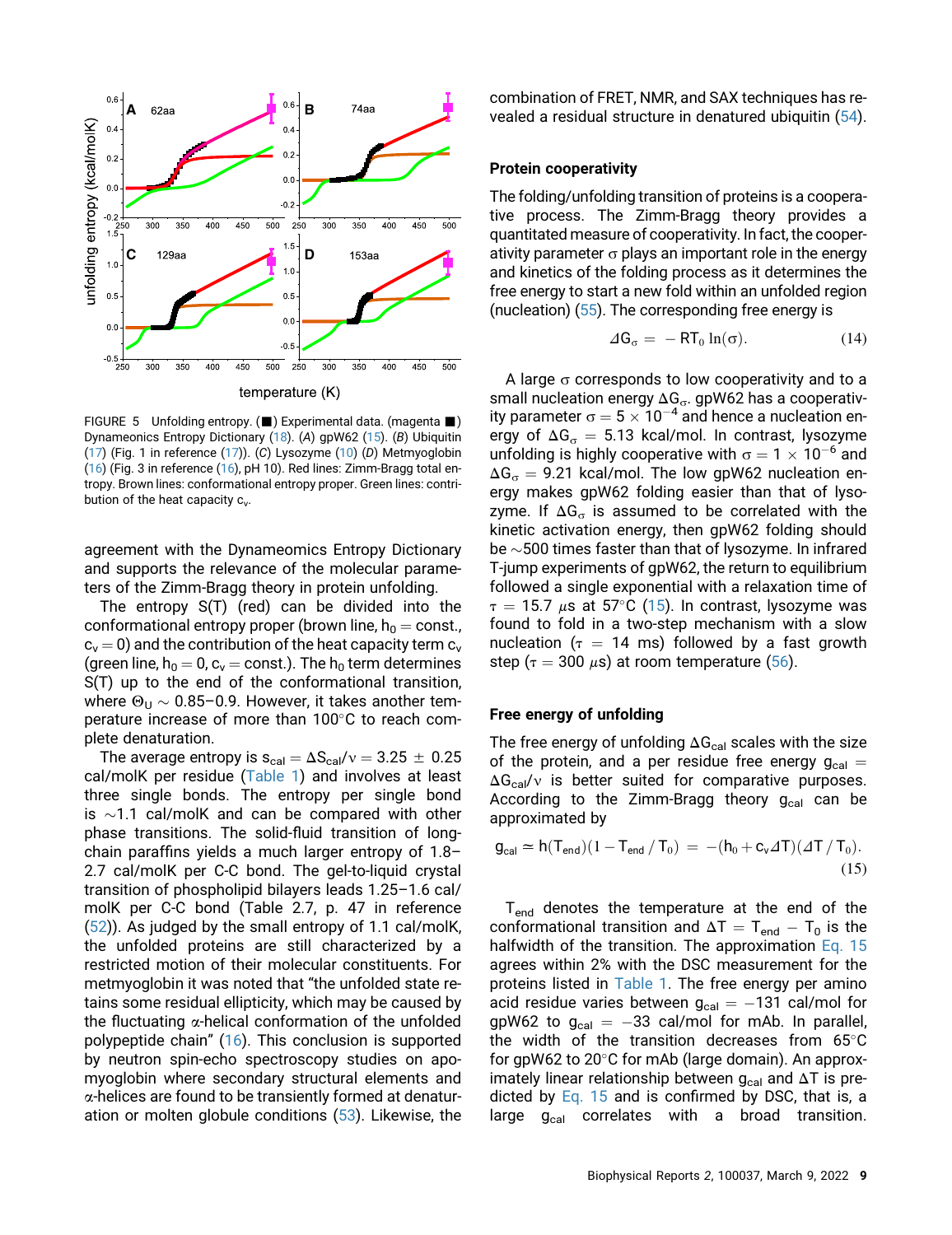Considering the three parameters T<sub>0</sub>,  $g_{cal}$ , and  $\Delta T$ , gpW62 is the least stable protein discussed here.

## CONCLUSIONS

The protein folding/unfolding transition is a highly cooperative process which cannot be adequately simulated by the noncooperative two-state model. A multistate cooperative model is provided by the Zimm-Bragg theory. Here, we combined the partition function of the Zimm-Bragg theory with statistical-mechanical thermodynamics. The model predicts the DSC-measured enthalpy, entropy, and free energy of protein unfolding with molecular parameters, which have well-defined physical meanings. We analyzed the DSC thermograms of proteins of different chain length and structure. We show that the temperature profile of the free energy is characterized by a trapezoidal shape. The new model is in excellent agreement with this experimental finding. The present model reveals whether a protein is a fast or a slow folder and predicts heat as well as cold denaturation. The results of the new model can be compared with MD calculations. Using the molecular parameters derived from DSC at relatively low temperature the entropy at complete unfolding at 498 K was calculated for four different proteins. The results are in excellent agreement with the predictions of the Dynameomics Entropy Dictionary and quasi elastic neutron scattering.

## AUTHOR CONTRIBUTIONS

J.S. developed the theory. J.S. and A.S. wrote the manuscript.

### ACKNOWLEDGMENTS

Stiftung zur Förderung der biologischen Forschung, Basel, Switzerland.

## REFERENCES

- <span id="page-9-0"></span>1. Murphy, K. P., and E. Freire. 1992. Thermodynamics of structural stability and cooperative folding behavior in proteins. Adv. Protein Chem. 43:313–361. [https://doi.org/10.1016/s0065-3233\(08\)](https://doi.org/10.1016/s0065-3233(08)60556-2) [60556-2](https://doi.org/10.1016/s0065-3233(08)60556-2). <https://www.ncbi.nlm.nih.gov/pubmed/1442323>.
- <span id="page-9-1"></span>2. [Privalov, P. L., and S. J. Gill. 1988. Stability of protein-structure](http://refhub.elsevier.com/S2667-0747(21)00037-9/sref2) [and hydrophobic interaction.](http://refhub.elsevier.com/S2667-0747(21)00037-9/sref2) Adv. Protein Chem. 39:191–234.
- <span id="page-9-2"></span>3. Privalov, P. L. 1990. Cold denaturation of proteins. Crit. Rev. Biochem. Mol. 25:281–305. <https://doi.org/10.3109/10409239009090612>.
- <span id="page-9-3"></span>4. Ibarra-Molero, B., and J. M. Sanchez-Ruiz. 2008. Statistical differential scanning calorimetry: probing protein folding-unfolding ensembles. RSC Biomol. Sci. 85–105. [https://doi.org/10.1039/](https://doi.org/10.1039/9781847558282-00085) [9781847558282-00085.](https://doi.org/10.1039/9781847558282-00085)
- <span id="page-9-4"></span>5. Brandts, J. F. 1964. Thermodynamics of protein denaturation. I. Denaturation of chymotrypsinogen. J. Am. Chem. Soc. 86:4291. [https://doi.org/10.1021/ja01074a013.](https://doi.org/10.1021/ja01074a013)
- <span id="page-9-5"></span>6. Doig, A. J. 2002. Recent advances in helix-coil theory. Biophys. Chem. 101-102:281–293. [http://www.ncbi.nlm.nih.gov/pubmed/](http://www.ncbi.nlm.nih.gov/pubmed/12488008) [12488008](http://www.ncbi.nlm.nih.gov/pubmed/12488008).
- <span id="page-9-6"></span>7. Wieprecht, T., O. Apostolov, ..., J. Seelig. 1999. Thermodynamics of the alpha-helix-coil transition of amphipathic peptides in a membrane environment: implications for the peptide-membrane binding equilibrium. J. Mol. Biol. 294:785–794. [https://doi.org/10.1006/](https://doi.org/10.1006/jmbi.1999.3268) [jmbi.1999.3268.](https://doi.org/10.1006/jmbi.1999.3268) <http://www.ncbi.nlm.nih.gov/pubmed/10610796>.
- 8. Zehender, F., A. Ziegler, ..., J. Seelig. 2012. Thermodynamics of protein self-association and unfolding. The case of apolipoprotein A-I. Biochemistry. 51:1269–1280. [https://doi.org/10.1021/](https://doi.org/10.1021/Bi2013799) [Bi2013799](https://doi.org/10.1021/Bi2013799).
- <span id="page-9-19"></span>9. Schulthess, T., H. J. Schonfeld, and J. Seelig. 2015. Thermal unfolding of apolipoprotein A-1. Evaluation of methods and models. Biochemistry. 54:3063–3075. [https://doi.org/10.1021/acs.bio](https://doi.org/10.1021/acs.biochem.5b00238)[chem.5b00238.](https://doi.org/10.1021/acs.biochem.5b00238) <http://www.ncbi.nlm.nih.gov/pubmed/25907854>.
- <span id="page-9-7"></span>10. Seelig, J., and H.-J. Schönfeld. 2016. Thermal protein unfolding by differential scanning calorimetry and circular dichroism spectroscopy two-state model versus sequential unfolding. Q. Rev. Biophys. 49:e9. [https://doi.org/10.1017/S0033583516000044.](https://doi.org/10.1017/S0033583516000044)
- 11. Eckhardt, D., X. Li-Blatter, ..., J. Seelig. 2018. Cooperative unfolding of apolipoprotein A-1 induced by chemical denaturation. Biophys. Chem. 240:42–49. [https://doi.org/10.1016/j.bpc.2018.05.](https://doi.org/10.1016/j.bpc.2018.05.005) [005](https://doi.org/10.1016/j.bpc.2018.05.005). [https://www.ncbi.nlm.nih.gov/pubmed/29885564.](https://www.ncbi.nlm.nih.gov/pubmed/29885564)
- 12. Seelig, J. 2018. Cooperative protein unfolding. A statistical-mechanical model for the action of denaturants. Biophys. Chem. 233:19–25. <https://doi.org/10.1016/j.bpc.2017.12.001>. [https://](https://www.ncbi.nlm.nih.gov/pubmed/29232602) [www.ncbi.nlm.nih.gov/pubmed/29232602.](https://www.ncbi.nlm.nih.gov/pubmed/29232602)
- <span id="page-9-9"></span>13. Garidel, P., A. Eiperle, ..., J. Seelig. 2020. Thermal and chemical unfolding of a monoclonal IgG1 antibody: application of the multistate Zimm-Bragg theory. Biophys. J. 118:1067–1075. <https://doi.org/10.1016/j.bpj.2019.12.037>. [https://www.ncbi.](https://www.ncbi.nlm.nih.gov/pubmed/32049058) [nlm.nih.gov/pubmed/32049058.](https://www.ncbi.nlm.nih.gov/pubmed/32049058)
- <span id="page-9-18"></span>14. Li-Blatter, X., and J. Seelig. 2019. Thermal and chemical unfolding of lysozyme. Multistate Zimm-Bragg theory versus two-state model. J. Phys. Chem. B. 123:10181–10191. [https://doi.org/10.](https://doi.org/10.1021/acs.jpcb.9b08816) [1021/acs.jpcb.9b08816.](https://doi.org/10.1021/acs.jpcb.9b08816) [https://www.ncbi.nlm.nih.gov/pubmed/](https://www.ncbi.nlm.nih.gov/pubmed/31686511) [31686511](https://www.ncbi.nlm.nih.gov/pubmed/31686511).
- <span id="page-9-8"></span>15. Fung, A., P. Li, ., V. Munoz. 2008. Expanding the realm of ultrafast protein folding: gpW, a midsize natural single-domain with alpha+beta topology that folds downhill. J. Am. Chem. Soc. 130:7489–7495. <https://doi.org/10.1021/ja801401a>. [https://](https://www.ncbi.nlm.nih.gov/pubmed/18479088) [www.ncbi.nlm.nih.gov/pubmed/18479088.](https://www.ncbi.nlm.nih.gov/pubmed/18479088)
- <span id="page-9-10"></span>16. Privalov, P. L., Y. V. Griko, ..., V. P. Kutyshenko. 1986. Cold denaturation of myoglobin. J. Mol. Biol. 190:487–498. [https://doi.org/](https://doi.org/10.1016/0022-2836(86)90017-3) [10.1016/0022-2836\(86\)90017-3.](https://doi.org/10.1016/0022-2836(86)90017-3)
- <span id="page-9-11"></span>17. Ibarra-Molero, B., G. I. Makhatadze, and J. M. Sanchez-Ruiz. 1999. Cold denaturation of ubiquitin. Biochim. Biophys. Acta. 1429:384–390. [http://www.ncbi.nlm.nih.gov/pubmed/9989223.](http://www.ncbi.nlm.nih.gov/pubmed/9989223)
- <span id="page-9-12"></span>18. Towse, C. L., M. Akke, and V. Daggett. 2017. The dynameomics entropy dictionary: a large-scale assessment of conformational entropy across protein fold space. J. Phys. Chem. B. 121:3933– 3945. [https://doi.org/10.1021/acs.jpcb.7b00577.](https://doi.org/10.1021/acs.jpcb.7b00577)
- <span id="page-9-13"></span>19. Pfeil, W., and P. L. Privalov. 1976. Thermodynamic investigations of proteins. II. Calorimetric study of lysozyme denaturation by guanidine hydrochloride. Biophys. Chem. 4:33–40. [https://](https://www.ncbi.nlm.nih.gov/pubmed/1247649) [www.ncbi.nlm.nih.gov/pubmed/1247649](https://www.ncbi.nlm.nih.gov/pubmed/1247649).
- <span id="page-9-14"></span>20. Privalov, G., V. Kavina, ..., P. L. Privalov. 1995. Precise scanning calorimeter for studying thermal-properties of biological macromolecules in dilute-solution. Anal. Biochem. 232:79–85. [https://](https://doi.org/10.1006/abio.1995.9957) [doi.org/10.1006/abio.1995.9957.](https://doi.org/10.1006/abio.1995.9957)
- <span id="page-9-15"></span>21. Durowoju, I. B., K. S. Bhandal, ..., M. Kirkitadze. 2017. Differential scanning calorimetry—a method for assessing the thermal stability and conformation of protein antigen. J. Vis. Exp. 121:e55262. [https://doi.org/10.3791/55262.](https://doi.org/10.3791/55262)
- <span id="page-9-17"></span><span id="page-9-16"></span>22. Privalov, P. L. 1997. Thermodynamics of protein folding. J. Chem. Thermodyn. 29:447–474. <https://doi.org/10.1006/jcht.1996.0178>.
- 23. Privalov, P. L., and A. I. Dragan. 2007. Microcalorimetry of biological macromolecules. Biophys. Chem. 126:16-24. [https://doi.](https://doi.org/10.1016/j.bpc.2006.05.004)